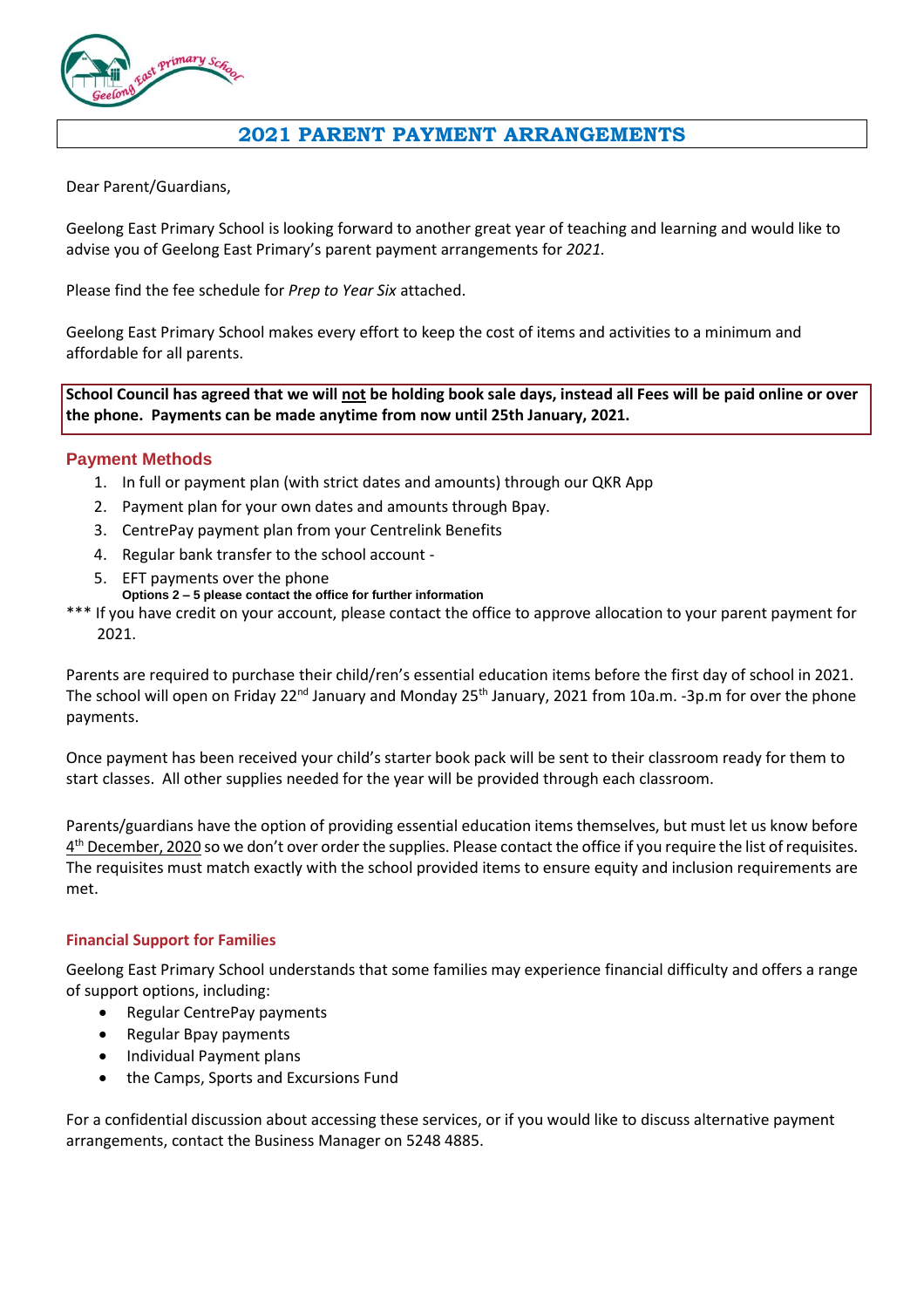### **Payment Methods**

| Payment<br><b>Options</b>       | <b>Explanation</b>                                                                                                                                   | How to set this up                                                                                                                                                                                                                                                                        |  |  |  |
|---------------------------------|------------------------------------------------------------------------------------------------------------------------------------------------------|-------------------------------------------------------------------------------------------------------------------------------------------------------------------------------------------------------------------------------------------------------------------------------------------|--|--|--|
| Centrepay                       | Centrelink will take<br>payments out of your<br>fortnightly benefit and give it<br>to the school. This can be<br>done as a once off or<br>regularly. | You can apply for Centrepay deductions:<br>on line at<br>http://www.humanservices.gov.au/customer/serv<br>ices/centrelink/centrepay;                                                                                                                                                      |  |  |  |
| <b>BPay</b><br><b>PAY</b>       | Payment made directly to the<br>school by using your Bpay<br><b>Biller Code and Reference</b><br>No. This can be done as a<br>once off or regularly. | Phone the office and we will email your statement<br>home (this contains your Bpay codes).                                                                                                                                                                                                |  |  |  |
| <b>Direct Deposit</b>           | Regular bank transfer to the                                                                                                                         | Commonwealth Bank                                                                                                                                                                                                                                                                         |  |  |  |
|                                 | school account.                                                                                                                                      | BSB: 063 512                                                                                                                                                                                                                                                                              |  |  |  |
|                                 |                                                                                                                                                      | 10137894<br>Account:                                                                                                                                                                                                                                                                      |  |  |  |
| <b>EFTPOS</b><br>or credit card | EFTPOS machine at the<br>office. Payments can be made<br>over the phone                                                                              | Pay over the phone using your credit card by<br>calling the office on 5248 4885 during office hours                                                                                                                                                                                       |  |  |  |
|                                 | QkR (pronounced - Quicker)<br>is a FREE app to enable<br>mobile payment for school-<br>based accounts to save<br>parents time.                       | Available for iPhones, Smartphones and Androids<br>from the app store. Download the app and log in<br>using your email address. Select our school and<br>follow the prompts. For those living outside a 4km<br>radius from School, please go to the search bar<br>and enter GEELONGEASTPS |  |  |  |

### **Refunds**

A copy of the Geelong East Primary School's refund policy can be obtained from the school office if required.

For further information on the Department's Parent Payment Policy please see a one page overview attached.

Yours sincerely,

*Karen Chaston Stephanie Thomas Principal School Council President*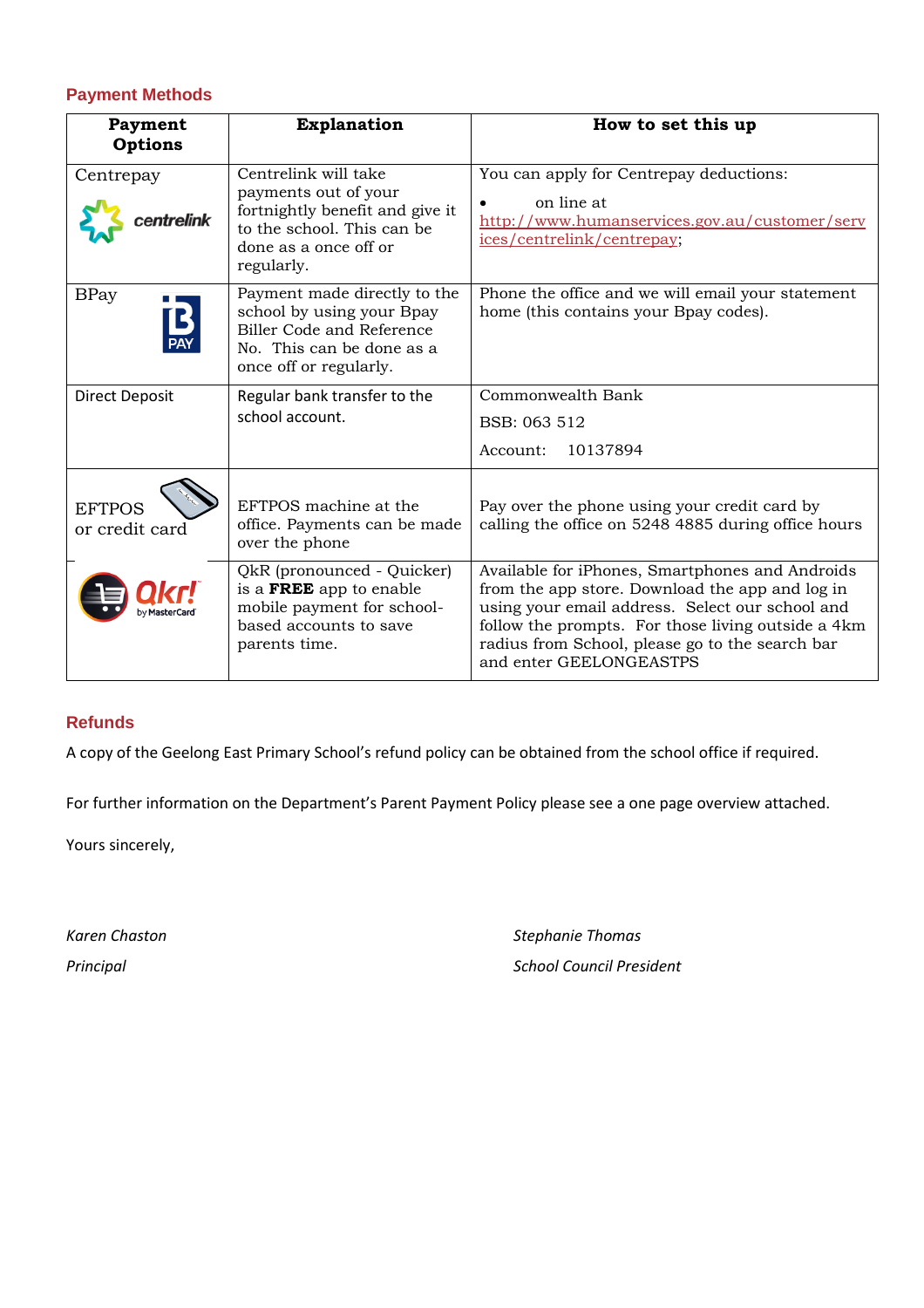# **FEE SCHEDULE**

Please find the itemised list of Essential Student Learning Items and Optional Items for your child. **Geelong East Primary School** also continues to welcome your voluntary contributions for *2021.*

#### **Essential Student Learning Items**

Below is a list of items and activities which are essential for your child to learn the standard curriculum. You may choose to purchase these items through the school or provide your own.

#### **YEARS PREP – 6 STATIONERY AND SUPPLIES 2021**

## **ESSENTIAL EDUCATION ITEMS**

| <b>Stationery</b><br>Varies from grade to grade and may include: exercise, project and scrap books, reading                                                                                                                                                                        |      |      |
|------------------------------------------------------------------------------------------------------------------------------------------------------------------------------------------------------------------------------------------------------------------------------------|------|------|
| folder, display books, textas, zooms, pencils, coloured pencils, scissors, glue sticks,<br>pens, rulers, sharpeners, document wallets, jotter pads, highlighters, erasers,<br>touchscreen pen, headphones, paper – cover, writing, copy, etc                                       | \$70 |      |
| <b>Student Learning Journal</b>                                                                                                                                                                                                                                                    | \$10 |      |
| <b>Classroom Consumables</b><br>Glitter, PVA, Crepe Paper, Icypole sticks, String, Googly Eyes, Pom Poms, Sequins,<br>Paper Plates, Plastic spoons, Laminating awards, bookmarks, photos etc, Loose Tooth<br>Bags, Zip Lock bags, Various Paper items for writing/drawing/crafting | \$20 |      |
| <b>Online Learning Subscriptions</b>                                                                                                                                                                                                                                               |      |      |
| See-saw<br>Sunshine Online<br>Kahoot!                                                                                                                                                                                                                                              |      |      |
|                                                                                                                                                                                                                                                                                    | \$20 |      |
| <b>Art &amp; STEM project supplies</b> (includes paints, craft paper, glitter, cardboard for take<br>home projects)                                                                                                                                                                | \$30 |      |
| Year 1 to 6 Total to be paid on or before 25 <sup>th</sup> January 2021                                                                                                                                                                                                            |      | S150 |

| <b>Add for Prep - Satchel</b>                                    | \$10 |       |
|------------------------------------------------------------------|------|-------|
| Prep total to be paid on or before 25 <sup>th</sup> January 2021 |      | \$160 |

#### **Optional Items**

*Geelong East Primary School* offers a range of optional items and activities that are additional to the delivery of the standard curriculum. These items and activities are designed to broaden the school experience for your child. A list of essential education & estimated optional items for 2021 is attached to provide an indication of yearly activities and total cost for each year level.